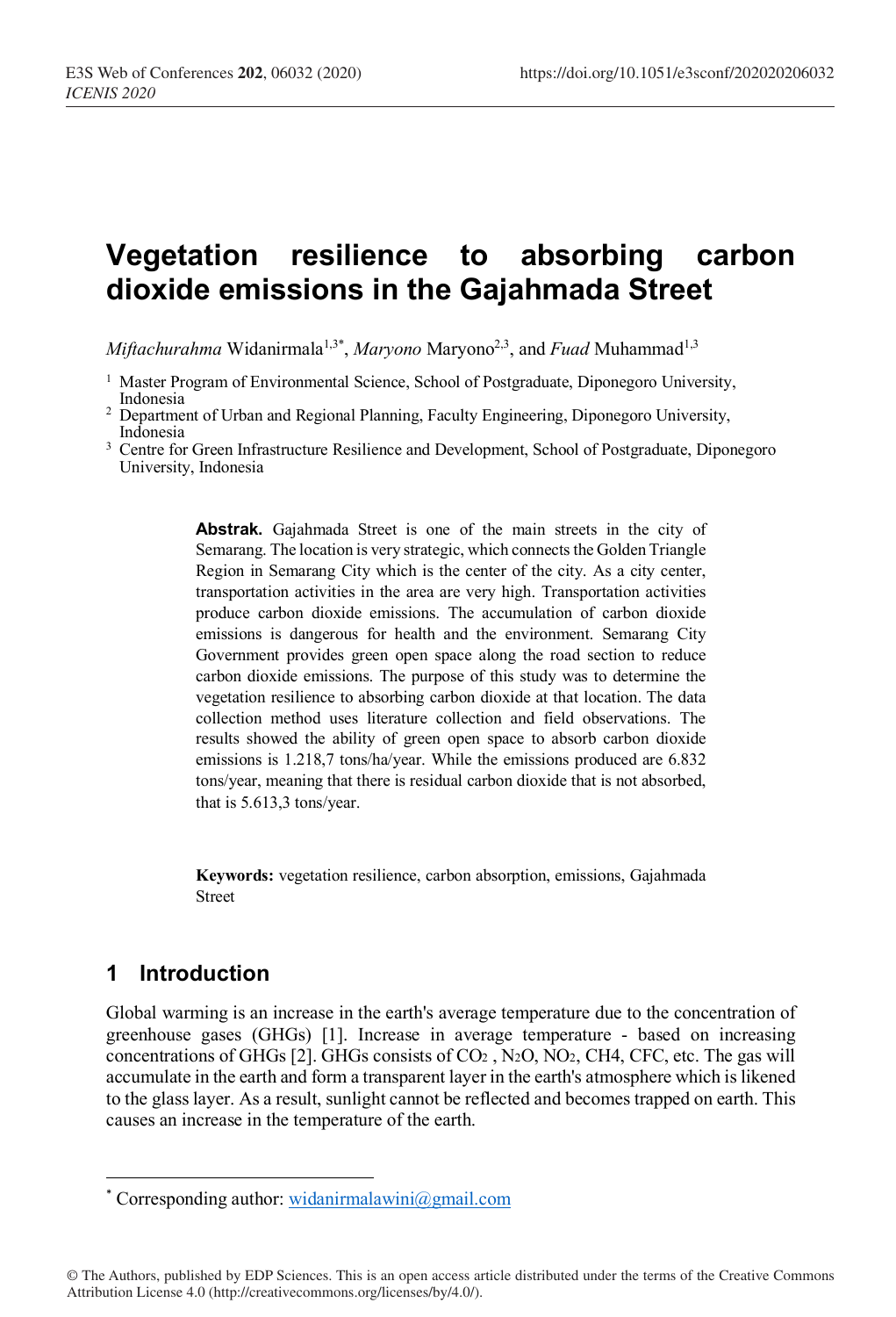Carbon dioxide is the gas that can last the longest in the atmosphere.  $CO<sub>2</sub>$  can last 50-200 years, N2O for 114-120 years, CH4 and CFC substitutes for 12 years [3]. Basically, carbon dioxide is an important gas for photosynthesis. However, excessive levels can be dangerous for the environment, which triggers global warming, acid rain, etc. For health, exposure to low levels of carbon dioxide gas can cause dizziness, hyperventilation, eye and throat irritation, minor lung disorders, central nervous system injuries, etc. While exposure to high levels can cause oxygen supply to be obstructed, which can cause seizures - even death.

Based on IPCC data at 2007, from 1970 to 2004 there has been an increase in carbon dioxide equivalent of 77%, from 21 Gt of CO2-eq to 31 Gt of CO2-eq [2]. In Indonesia, based on the 2018 Greenhouse Gas inventory report by the Ministry of Environment and Forestry, during the last 17 (seventeen) years there was an increase in carbon dioxide of 124,879 Gg (124,879,000 Tons). Transportation activities were the second largest contributor to the increase in carbon dioxide, which amounted to 17.20%.

For modern urban society, transportation is a vital means of movement that cannot be separated from daily activities. Especially in Indonesia, almost all of the cities are developed based on the pattern of land transportation networks. This creates a dilemma, on the one hand the land transportation system has become a dependency for the community, but on the other hand land transportation is suspected to threaten urban ecological conditions.

Green open space is one solution to reduce global warming [4]. Green open space is an area that extends or lines and or groups, the use of which is more open, a place to grow plants, both naturally and intentionally planted. The provision of green open space is suspected to reduce carbon dioxide [5]. Green open space has an important role to improve the quality of life in urban areas, one of them as a very effective air purifier [6]. Green vegetation, especially trees, has the ability to absorb large amounts of carbon dioxide. One tree has the ability to absorb carbon dioxide of 569 tons / ha / year.

Trees are vegetation that have an important role in the process of reducing the concentration of CO2 in the air through the process of photosynthesis. Trees have the highest CO2 absorption compared to other types of vegetation (shrubs and groundcovers), because they have greater biomass compared to other vegetation. The part of the tree in charge of absorbing CO2 is the leaves through the stomata. Then the carbon will be stored in the biomass, namely in the stems and leaves. Compared to leaves, stems can deviate far more carbon [5]. Even 50% of the total dry stem consists of carbon. The amount of carbon stored in biomass is called carbon storage. While the ability of plants to absorb carbon is called carbon sequestration [7].

Based on the Spatial Planning Law, the green space requirements that must be met by the City are 30% of the total area, with the provisions that 20% are public and 10% are private. Semarang City is one of the cities in Indonesia that has fulfilled the provision of public green open space [8]. Based on information from the City of Semarang Department of Commerce, the number of green open space in the city of Semarang is 35%, which means it has exceeded the recommended minimum. Viewed in quantity, the presence of green open space in the city of Semarang has met the provisions. However, judging from its function, is the presence of green space effective enough to reduce the CO2 emissions produced? For this reason, this study aims to determine the ability of CO2 absorption by vegetation. Case study was carried out on the Jl. Gajah Mada. The location was chosen because transportation activities on the road section are quite high, resulting in considerable CO2 emissions. Gajahmada Street is one of the main streets in the city of Semarang. Its location is very strategic, which connects the Golden Triangle Region in Semarang City which is the center of the city. In addition, the use of land on these roads is also very complex, giving rise to high generation and pull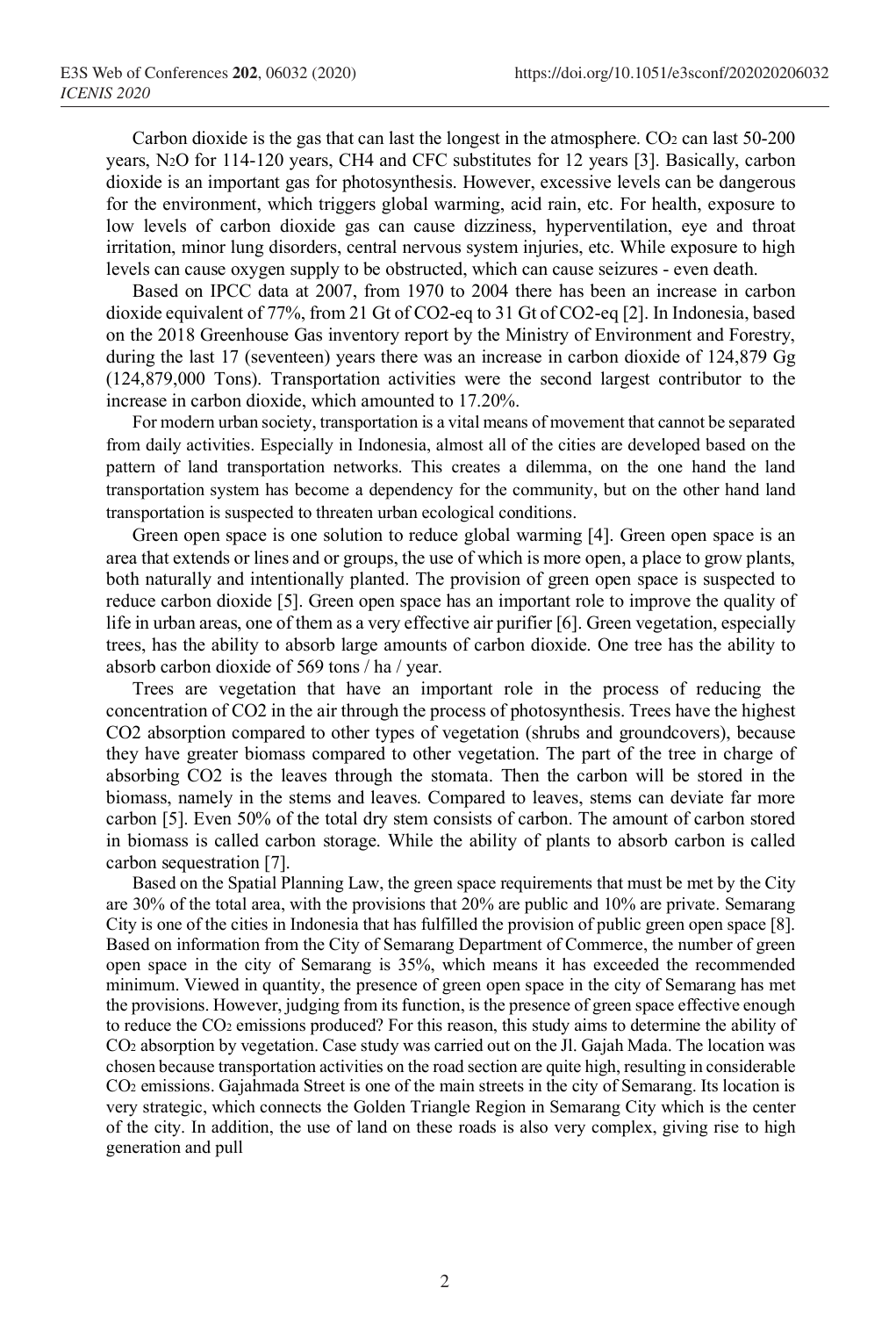# **2 Method**

#### **2.1 Data collection methods**

Data collection methods used in this study are literature studies, observations and interviews. Literature study is carried out by gathering literature related to the topic to be studied. Observations were made by observing daily traffic and inventorying the types of vegetation on Gajah Mada Street. Interviews were conducted with relevant agencies responsible for managing green open spaces on Gajah Mada Street.

### **2.2 Data analysis method**

To find out the adequacy of green open space in absorbing CO2 emissions in Gajahmada Street, it is done by: 1) calculating the  $CO<sub>2</sub>$  absorption by vegetation, 2) calculating  $CO<sub>2</sub>$ emissions resulting from transportation activities on Jl. Gajahmada, 3) analysis of the adequacy of green space to absorb emissions.

#### **Analysis of vegetation resilience (carbon stocks by trees)**

Plants need CO<sub>2</sub> to carry out photosynthesis. The results of the absorption of CO<sub>2</sub>, will be converted into carbohydrates which will then be spread and piled up in the body of the plant. The process is called C-sequestration. Therefore, measuring carbon still stored in the body of living plants (biomass) can describe the amount of CO2 that can be absorbed by plants. According to the [9], half the biomass of trees is CO<sub>2</sub>. Calculation of CO<sub>2</sub> deposits in plant biomass is carried out using a formula developed by [9]:

 $= 0.5$  *(1)* 

Note : C : carbon stock (C/Ha) W : biomass (kg) 0,5 : Coefficient of carbon in plants

Tree biomass is calculated using the allometric formula [5]:

 $= 0,11 \rho_{2,62}$  *(2)* 

Note : BK : biomass (kg) D : diameter (cm)  $\rho$ : BJ wood (g cm-3)

Furthermore, to find out the potential uptake of  $CO<sub>2</sub>$  will be done by adding up carbon stocks in each tree:

*(carbon stocks by A tree x number of A tree) + (carbon stocks by A tree x number of A tree) + ... (3)*

#### **Quantity analysis of CO2 emissions**

Calculate CO2 emissions generated using the Tier 2 Method [10], with the formula: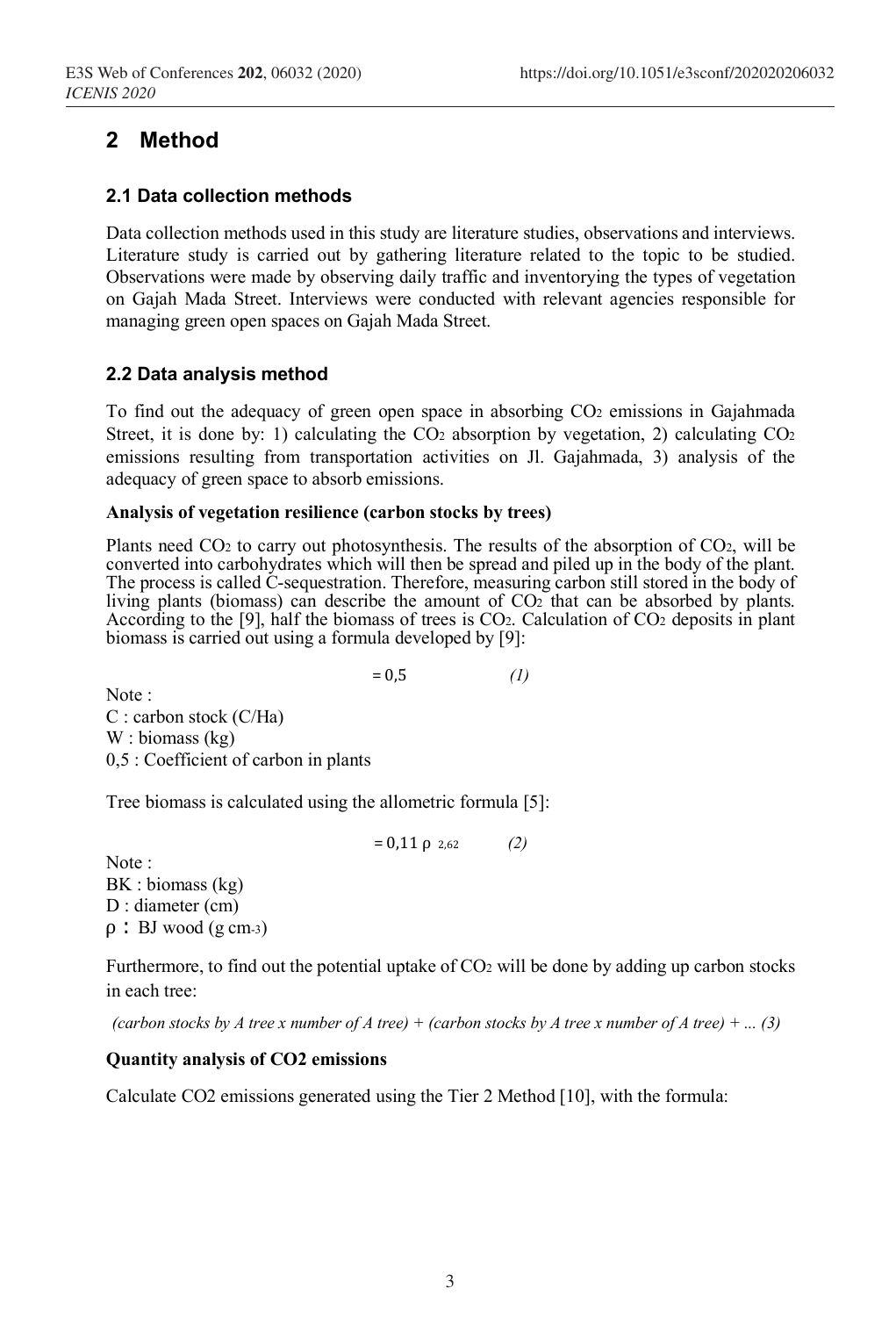Note :

$$
Q = Ni x Fei x L x Kl \tag{4}
$$

 $Q$  : emission amount  $(g/hour)$ <br>Ni : number of vehicles (vehicle

: number of vehicles (vehicles/hour)

Fei : emission factor of vehicles (g/liter)

Kl : fuel usage (liter/100 km)

 $L$  : long road (km)

**Table 1.** Emission factor

| <b>Type of vehicles</b>  | <b>Emission factor</b> |           |         |                 |
|--------------------------|------------------------|-----------|---------|-----------------|
|                          | CH <sub>4</sub>        | <b>CO</b> | $N_2$ O | CO <sub>2</sub> |
| Fuel                     |                        |           |         |                 |
| Passenger vehicles       | 0.71                   | 462,63    | 0,04    | 2597,86         |
| Small commercial vehicle | 0,71                   | 295,37    | 0,05    | 2597,87         |
| Big commercial vehicle   | 0.73                   | 281,14    | 0.06    | 2597,88         |
| Mototcycle               | 3.56                   | 427,05    | 0,07    | 2597,89         |
| Diesel                   |                        |           |         |                 |
| Passenger vehicles       | 0.08                   | 11,86     | 0.16    | 2924,90         |
| Small commercial vehicle | 0,04                   | 15,81     | 0.16    | 2924,90         |
| Big commercial vehicle   | 0,24                   | 35,57     | 0,12    | 2924,90         |
| Locomotive               | 0,24                   | 24,11     | 0,08    | 2924,43         |

Sumber: [10]

|  |  | <b>Table 2.</b> Fuel consumption of vehicles |  |  |
|--|--|----------------------------------------------|--|--|
|--|--|----------------------------------------------|--|--|

| N <sub>0</sub> | <b>Type of vehicles</b> | <b>Fuel consumption of vehicles</b><br>(liter/100 km) |
|----------------|-------------------------|-------------------------------------------------------|
| $\mathbf{1}$   | Passenger car           |                                                       |
|                | Fuel                    | 11,79                                                 |
|                | Diesel                  | 11,36                                                 |
| $\overline{2}$ | Big bus                 |                                                       |
|                | Fuel                    | 23,15                                                 |
|                | Diesel                  | 16,89                                                 |
| 3              | Medium bus              | 13,04                                                 |
|                | Small bus               |                                                       |
| $\overline{4}$ | Fuel                    | 11,35                                                 |
|                | Diesel                  | 11,83                                                 |
| 5              | Bemo or bajaj           | 10,99                                                 |
|                | Taxi                    |                                                       |
| 6              | Fuel                    | 10,88                                                 |
|                | Diesel                  | 6,25                                                  |
| $\tau$         | Tronton truck           | 15,82                                                 |
| 8              | Medium truck            | 15,15                                                 |
|                | Small truck             |                                                       |
| 9              | Fuel                    | 8,11                                                  |
|                | Diesel                  | 10,64                                                 |
| 10             | Mototcycle              | 2,66                                                  |

Sumber: [10]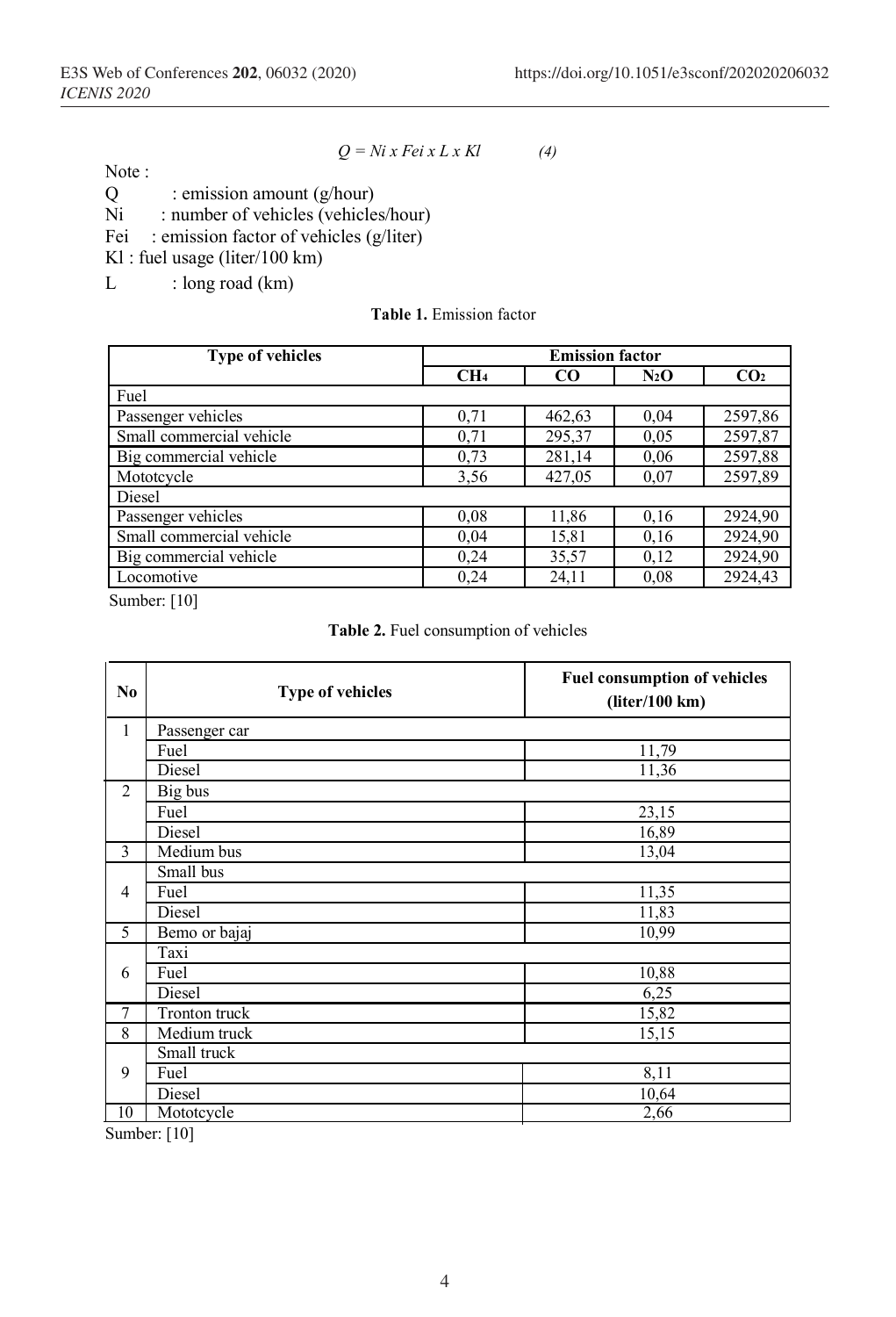#### **Analysis of the adequacy of green open space to absorb CO2 emissions**

An analysis of the adequacy of green space to absorb  $CO<sub>2</sub>$  emissions is done by comparing the carbon stock of green space on Gajahmada Street with CO2 emissions resulting from transportation activities.

### **3 Results and Discussion**

#### **3.1 Type of vegetation in green open spaces pedestrians on Gajahmada Street**

Gajahmada street is located in Sekayu Village, Central Semarang District. The location is very strategic, which is located in the city center and connects the golden triangle of the City of Semarang. Based on the Minister of Public Works Regulation No: 05 / PRT / M / 2008, the type of green open space in the study location is pedestrian open space. Green open spaces is provided as one with the pedestrian space along Jalan Gajahmada. The dominance of vegetation in the form of shade vegetation which has the function to provide shade for pedestrians, while reducing CO2. However, it is very regrettable that the density of trees in this green space is still low.

The type of tree that is on the Gajahmada Street consists of 14 species with a total of 141 trees. The vegetation types are Angsana, Ordinary Glodokan, Mahogany, Pulai, Asa, Java, Glodokan Pole, Tabebuya, Squirrel Tail Palm, Sawo Duren, Cambodia, Acacia, Mango Apple, Mango, and Yellow Coconut. Existing vegetation is dominated by Angsana Tree and Ordinary Glodokan. Vegetation in the study area is included in the category of medium and large trees with varying diameters. Medium category trees have an average diameter of 21 cm, while large category trees are 60 cm.

#### **3.2 Analysis of vegetation resilience (carbon stocks by trees)**

Vegetation Resilience of carbon absorption is the ability of trees to absorb CO2 in their bodies. The following is presented the potential for carbon uptake in the pedestrian green space on Gajahmada Street.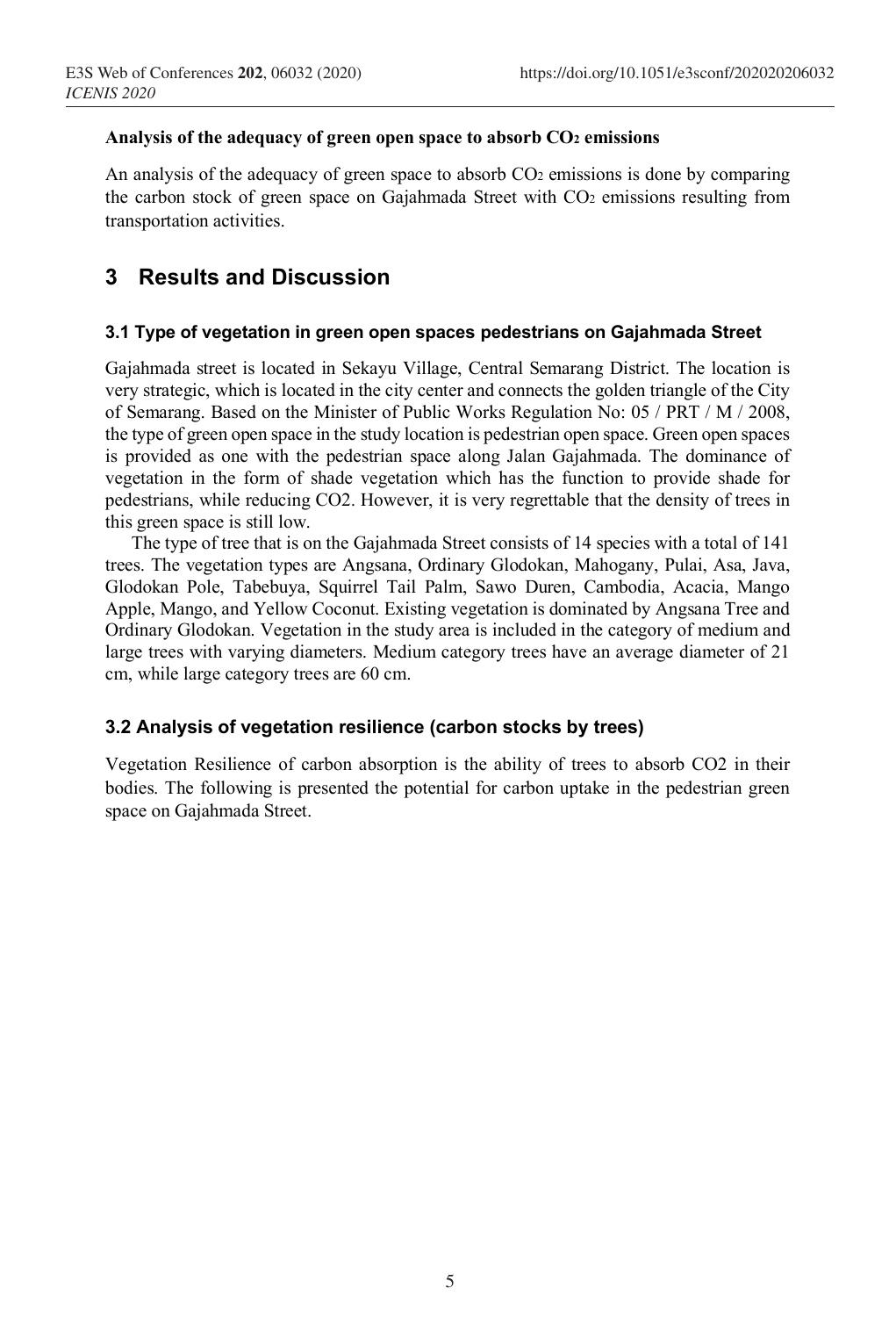| No.                                                                       | Local name       | Latin name            | <b>Total of</b><br>tree | <b>Absorption CO2 on</b><br>Gajahmada Street<br>(kg/year) |
|---------------------------------------------------------------------------|------------------|-----------------------|-------------------------|-----------------------------------------------------------|
| $\mathbf{1}$ .                                                            | Angsana          | Pterocarpus indicus   | 52                      | 98.950,3                                                  |
| $\overline{2}$ .                                                          | Glodokan Biasa   | Polyalthia sp.        | 14                      | 16.148,4                                                  |
| 3.                                                                        | Mahoni           | Swietenia macrophylla | 23                      | 5.382                                                     |
| 4.                                                                        | Pulai            | Alstonia scholaris    | 20                      | 9.699,5                                                   |
| 5.                                                                        | Asam Jawa        | Tamarindus indica     | 11                      | 2.950,8                                                   |
| 6.                                                                        | Glodokan Tiang   | Polyalthia longifolia | 8                       | 1.052,2                                                   |
| 7 <sub>1</sub>                                                            | Tabebuya         | Handroanthus sp.      | $\overline{2}$          | 313                                                       |
| 8.                                                                        | Palem Ekor Tupai | Wodyetia bifurcata    | 3                       | 119,4                                                     |
| 9.                                                                        | Sawo Duren       | Chrysophyllum cainito |                         | 16,3                                                      |
| 10.                                                                       | Kamboja          | Plumeria              |                         | 14,2                                                      |
| 11.                                                                       | Akasia           | Acacia sp.            | 3                       | 4.918                                                     |
| 12.                                                                       | Mangga Apel      | Mangifera indica      |                         | 6.403                                                     |
| 13.                                                                       | Mangga           | Mangifera sp.         |                         | 138,9                                                     |
| 14.                                                                       | Kelapa Kuning    | Cococs nucifera       |                         | 136,8                                                     |
|                                                                           | Total            |                       | 141 tree                | 146.243,4 kg/year or<br>$146,3$ tons/year                 |
| $m^2/0,12$<br>Wide open green space: $1,2 \times 1000$ m =<br>1.200<br>Ha |                  |                       |                         | $1.218,7$ tons/ha/year                                    |

**Table 3.** CO2 absorption by vegetation

Table 3, potential CO2 uptake on Gajahmada Street is 1,218.7 tons/ha/year. Basically, plants need CO2 gas for photosynthesis. Plants need CO2 to carry out photosynthesis. The results of the absorption of CO2 will be converted into carbohydrates which will then be spread and piled up in the body of the plant. Each type of vegetation has the ability to absorb different CO2. According to Hidayati et al (2013), the ability of carbon dioxide uptake from each tree is influenced by the number of stomata and the ability of stomata to open a plant. The greater the opening of the stomata, the greater the ability of carbon dioxide absorption. In addition, the size of the rod also affects the carbon storage capacity. Because 50% of the carbon stock is stored in the trunk.

### **3.3 CO2 emissions on Gajahmada Street**

CO2 emissions on Gajahmada Street is sourced from transportation activities. Gajahmada Street is the main road that connects the Golden Triangle Region of Semarang City. In addition, the use of surrounding land is quite complex, namely: settlement, trade and services, education, and worship. As a result, the generation and pull of traffic in this area is quite high. The rise and pull of traffic can be seen from the high volume of vehicles passing through this road section. The following is the vehicle volume on Gajahmada Street: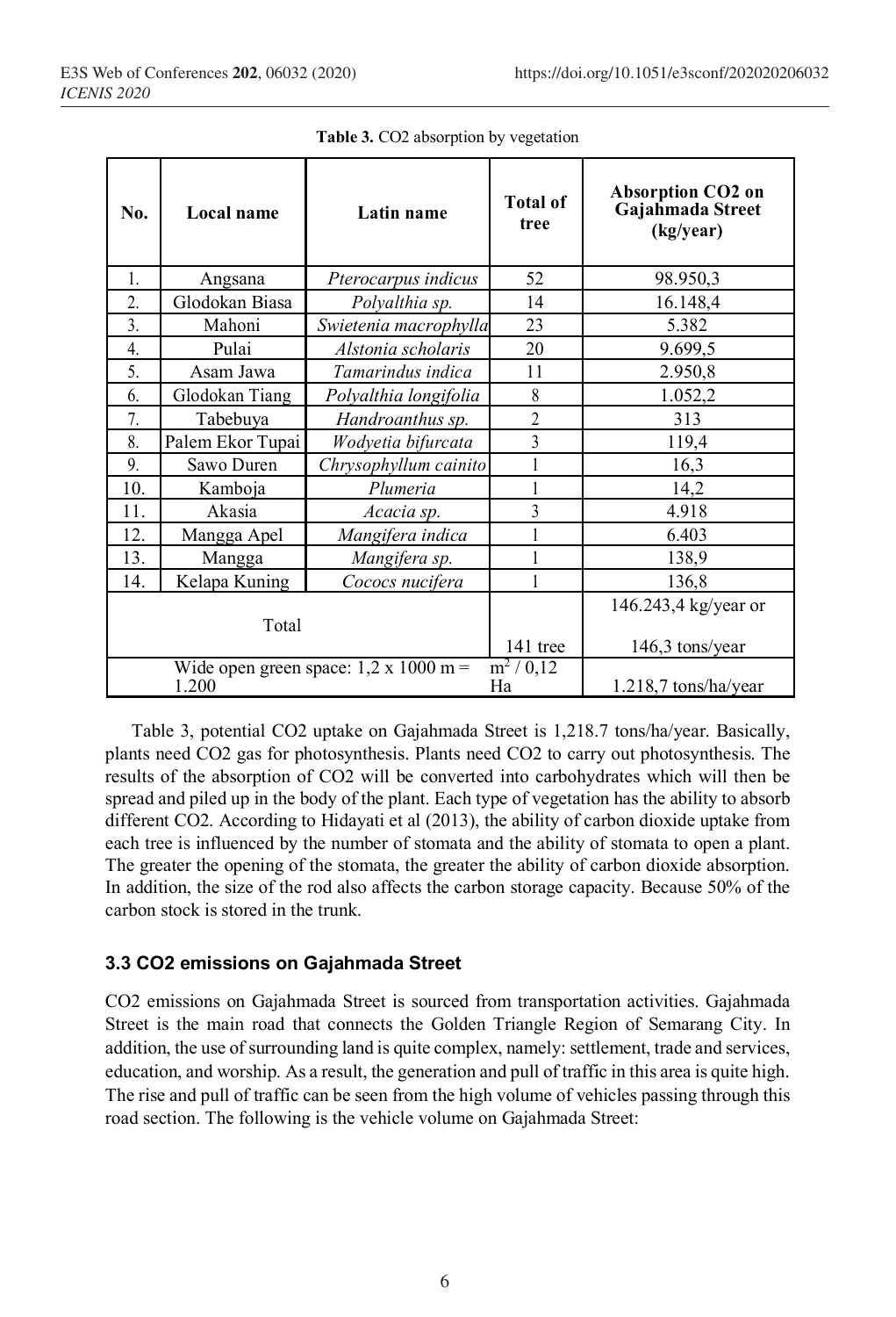| No.                              | <b>Type of vehicles</b> | Volume of vehicles* | <b>CO Emission (g/hour)</b>            |
|----------------------------------|-------------------------|---------------------|----------------------------------------|
|                                  | Kendaraan Ringan        |                     |                                        |
|                                  |                         | 1142                | 175.805                                |
| 2.                               | Kendaraan Berat (HV)    | 12                  | 142                                    |
| 3                                | Sepeda Motor            | 2253                | 320/164                                |
| 4.                               | Angkutan Umum           | 14                  | 166                                    |
| Total<br>of CO<br>emission       |                         |                     | 496.277 g/hour or<br>4.347,4 tons/year |
| Conversion CO to CO <sub>2</sub> |                         |                     | 6.832 tons/year                        |

**Table 4.** CO2 emissions on Gajahmada Street

\*Source: Field Observation (2017)

Table 4, vehicles passing through Gajahmada Street consist of long vehicles, heavy vehicles, motorbikes, and public transportation. The types of vehicles that pass this road are 2253 units of motorbikes and 1142 private cars. Of the many vehicles that pass through these roads cause exhaust gases that contain emissions, in the form of: Carbon monoxide (CO), Sulfur (SOx), Nitrogen oxide (Nox), Hydro carbon (HC), dust (TSP) and lead (PB). CO gas when oxidized in the earth's atmosphere can turn into  $CO<sub>2</sub>$  gas which is a greenhouse gas, triggering global warming.

Based on the calculation results, CO emissions are generated from vehicles passing through Jl. Gajahmada of 4,346.4 tons/year. If converted into CO<sub>2</sub> it becomes 6,832 tons/year. This figure is quite high, and can continue to increase given the trend in the number of vehicles in the city of Semarang is exponential.

### **3.4 Adequacy of green open space to absorbing CO2 emissions on Gajahmada Street**

Adequeacy of green open space :  $CO<sub>2</sub>$  absorption –  $CO<sub>2</sub>$  emissions

: 1.218,7 ton/ha/year - 6.832 tons/year

#### **- 5.613,3 ton/year**

From the calculation of CO2 absorption by vegetation and CO2 emissions on Gajahmada Street is known to have residual  $CO<sub>2</sub>$ . That is equal to 5,613.3 tons / year. That is, the amount of green open space provided is insufficient so there is left over. Basically, plants need CO2 gas for photosynthesis. However, excess CO2 levels cannot be absorbed and can survive in the atmosphere for up to 200 years. Long-term accumulation of  $CO<sub>2</sub>$  gas can cause environmentally and health problems. For the environment it can cause global warming, acid rain, etc. For health, exposure to low levels of  $CO<sub>2</sub>$  gas can cause dizziness, hyperventilation, eye and throat irritation, mild lung disorders, central nervous system injuries, etc. While exposure to high levels can cause oxygen supply to be obstructed, which can cause seizures - even death.